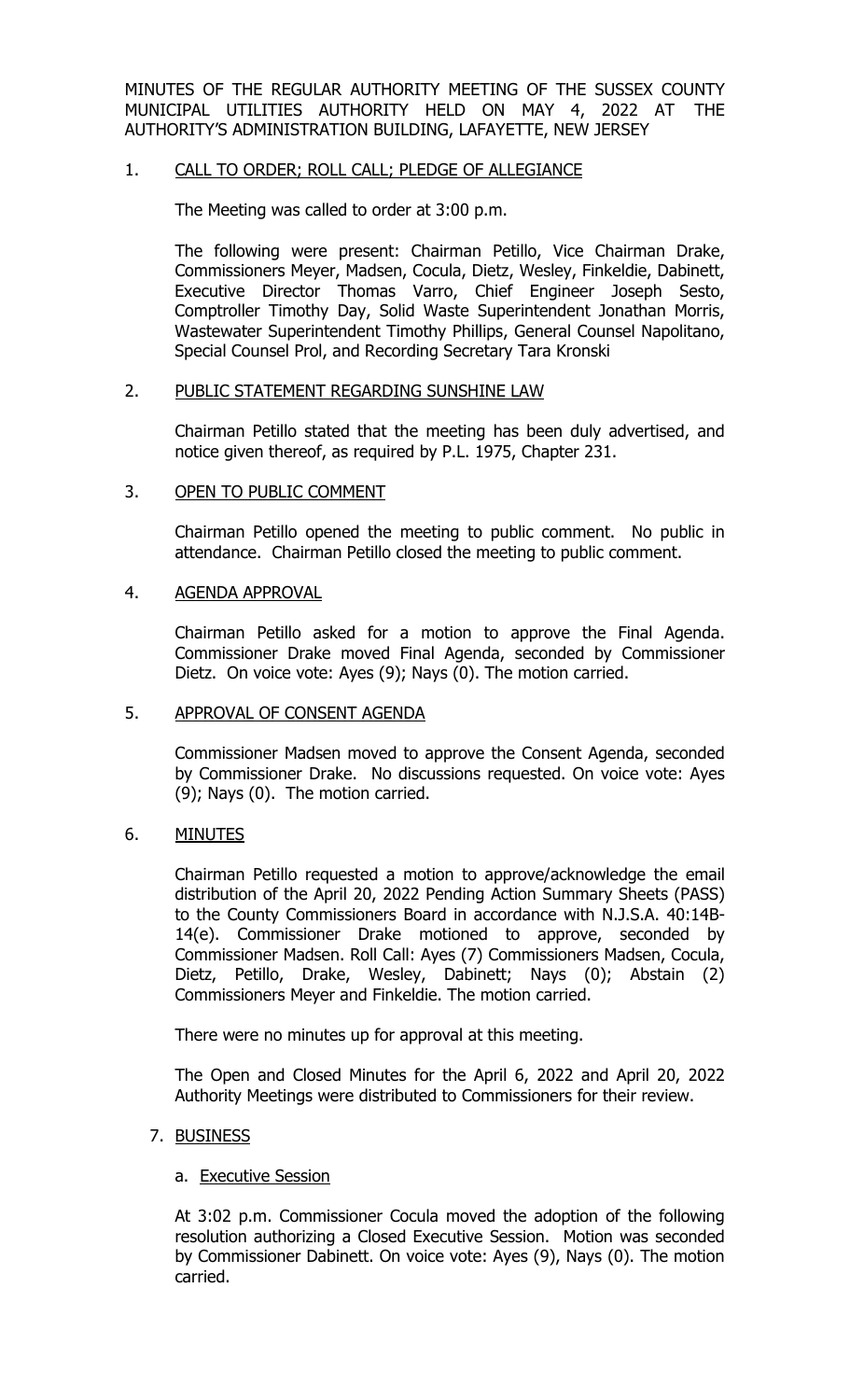Chairman Petillo noted the Closed Session should be approximately 10 minutes and discussions shall include: Nitrate Permit Appeal, Vernon Township/Vernon Township MUA, Cavalier Facility, Stage 2 Landfill Expansion Project (#551), Personnel Items.

#22-107 RESOLUTION RE: AUTHORIZING CLOSED EXECUTIVE **SESSION** 

At 3:27 p.m. Commissioner Dabinett moved to adjourn the Closed Session, seconded by Commissioner Cocula. On voice vote: Ayes (9), Nays (0). The motion carried.

Chairman Petillo confirmed discussions held as specifically set forth in the resolution authorizing Closed Executive Session: *Nitrate Permit Appeal*, Vernon Township/Vernon Township MUA, Cavalier Facility, Stage 2 Landfill Expansion Project (#551), Personnel Items.

b. Wastewater Program

## **Superintendent's Report**

Superintendent Phillips reported that progress is being made on the Stormwater/Septage Receiving Area at the Upper Wallkill Facility. Upgrades on lighting are complete and the piping and pump installation shall be done during the weekends in order to lessen interruption of septage hauling.

## **Chief Engineer's Report**

Mr. Sesto reported that he received costs proposals through the ESCNJ Pricing Cooperation for the installation of a new emergency generator at the Hamburg Pump Station. The low quote was from Foley Power and Equipment for a not to exceed cost of \$164,557.00. A resolution was introduced to award contract agreement between the SCMUA and Foley to remove existing equipment and install new including startup/testing and warranty coverage. Commissioner Drake moved the resolution, seconded by Commissioner Madsen. On roll call: Ayes (9) Commissioners Meyer, Madsen, Cocula, Dietz, Petillo, Drake, Wesley, Finkeldie, Dabinett; Nays (0). The resolution passed.

 $\#$ 22-108 RESOLUTION RE: AUTHORIZING THE AWARD OF A CONTRACT AGREEMENT BETWEEN THE SUSSEX COUNTY MUNICIPAL UTILITIES AUTHORITY (SCMUA) AND FOLEY POWER SYSTEMS FOR PURCHASE AND INSTALLATION OF NEW 175Kw DIESEL-POWERED EMERGENCY GENERATOR AT THE HAMBURG PUMP STATION

## **Comptroller's Report**

Mr. Day reported on the Septage, Sludge and Hauled Sewage volumes. Septage is at 34% of projected costs through April 30 of fiscal year. Sludge is at 38%, and Hauled Sewage is a 60% of projections. Overall facilities are at 35% of projections from December  $1 -$  April 30. Total Connection Fees collected are at \$493,973.00.

c. Solid Waste Program

## **Superintendent's Report**

Mr. Morris reported on the Earth Day Event Celebration to be held on May 5<sup>th</sup> at the Paulinskill Water Reclamation Facility. Frankford Township 6-7 grade students will be attending 4 work stations representing the WRWMG, Recycling, AmeriCorps, Wastewater facilities.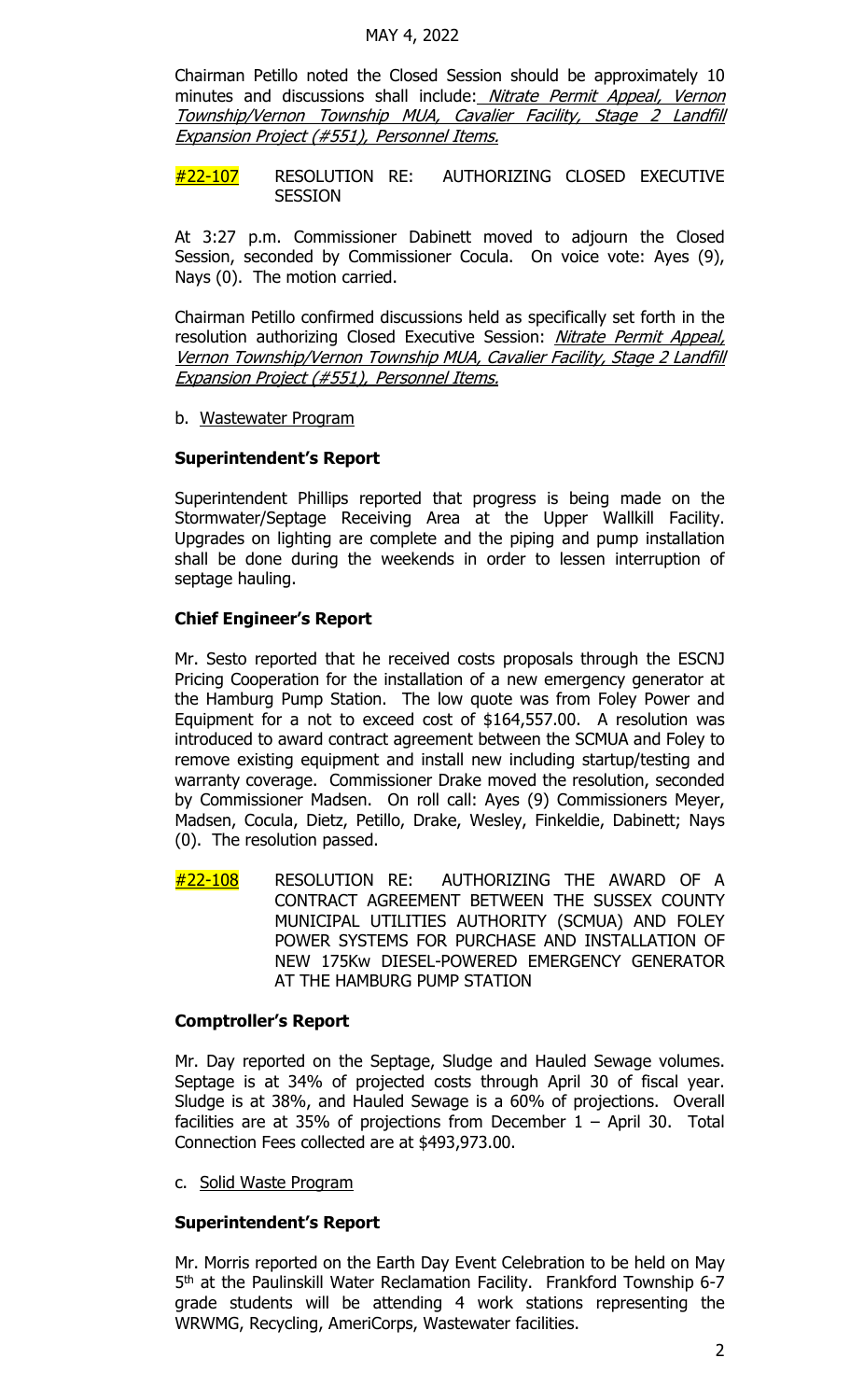## **Executive Director's Report**

After discussions regarding Cavalier Environmental Services request to bring ground C&D residual in a product to the Authority's landfill as alternate intermediate cover material. Commissioner Dabinett made a motion that SCMUA landfill shall not accept any ground Construction & Demolition (C&D) waste from Cavalier, or any other facility which is not from (or attributed to) Sussex County; no "out-of- county" County tonnage in order to save landfill space for county residents. Commissioner Madsen seconded the motion. On roll call: Ayes (9) Commissioners Meyer, Madsen, Cocula, Dietz, Petillo, Drake, Wesley, Finkeldie, Dabinett; Nays (0). The motion passed.

#### **Chief Engineer's Report**

Mr. Sesto updated the Commissioners on the Leachate Pump<br>Station/Force Main Project. Force main is working well, with no Station/Force Main Project. Force operational issues. Punchlist items are still pending.

Mr. Sesto reported on the Stage 2 Landfill Expansion Project. He noted that a response from the NJDEP for certification should be received in 2 weeks, hopefully we will have an answer by the next Authority Meeting.

#### **Comptroller's Report**

Mr. Day reported on tonnage and revenues from December 1 - April 30, and compared to the same time period for 2021, tonnage is down 2.3%. The warmer weather usually brings more customers into the facility. He will report back next month.

#### d. General Authority Business

## **Comptroller's Report**

Mr. Day prepared a resolution for the authorization to release a retainage amount for Contract #457 to Rapid Pump & Meter for the completion of the contract documents. Commissioner Madsen moved the approval resolution, seconded by Commissioner Drake. On roll call: Ayes (9) Commissioners Meyer, Madsen, Cocula, Dietz, Petillo, Drake, Finkeldie, Wesley, Dabinett; Nays (0); Abstain (0). The resolution passed.

- #22-109 RESOLUTION RE: RELEASE OF RETAINAGE TO RAPID PUMP AND METER SERVICE CO., INC., CONTRACT NO. 457, HAMBURG PUMP STATION UPGRADES PROJECT, BY THE SUSSEX COUNTY MUNICIPAL UTILITIES AUTHORITY
- 8. Financial Transactions
	- a. Payment of Bills

FINANCIAL CONSENT AGENDA - Chairman Petillo asked for a motion to approve the Financial Consent Agenda (FCA). On roll call:

| Res #22-110 Financial Consent Agenda |     |     |     |     |         |        |  |  |  |
|--------------------------------------|-----|-----|-----|-----|---------|--------|--|--|--|
| Commissioner                         | 1st | 2nd | Yea | Nay | Abstain | Absent |  |  |  |
| <b>MEYER</b>                         |     |     | x   |     |         |        |  |  |  |
| <b>MADSEN</b>                        |     |     | x   |     |         |        |  |  |  |
| <b>COCULA</b>                        | x   |     | x   |     |         |        |  |  |  |
| <b>DIETZ</b>                         |     | x   | x   |     |         |        |  |  |  |
| <b>DRAKE</b>                         |     |     | x   |     |         |        |  |  |  |
| PETILLO                              |     |     | x   |     |         |        |  |  |  |